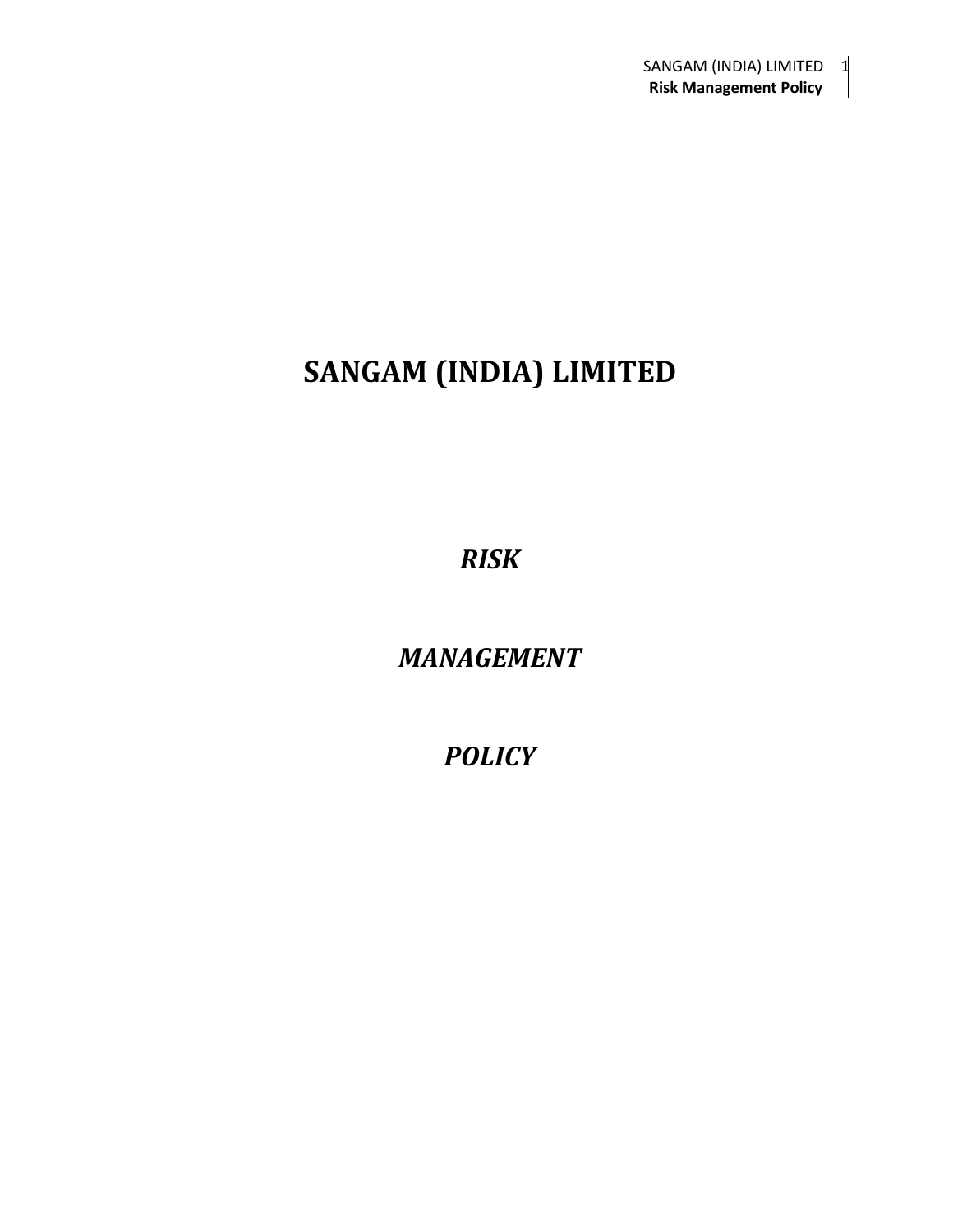#### **BACKGROUND:**

This document lays down the framework of Risk Management at Sangam (India) Limited (hereinafter referred to as the 'Company') and defines the policy for the same. This document shall be under the authority of the Board of Directors of the Company. It seeks to identify risk inherent in any business operations of the Company and provides guidelines to define, measure, report, control and steps to mitigate the identified risk.

This policy has been amended with the approval of the Board of Directors on 28th May, 2019 and shall be effective from the same date.

#### **LEGAL FRAMEWORK:**

The provisions of Section 134(3)(n) of the Companies Act, 2013 necessitate that the Board's Report should contain a statement indicating development and implementation of a risk management policy for the Company including identification therein of elements of risk, if any, which in the opinion of the Board may threaten the existence of the Company.

Further, the provisions of Section 177(4)(vii) of the Companies Act, 2013 require that every Audit Committee shall act in accordance with the terms of reference specified in writing by the Board which shall inter alia include evaluation of risk management systems.

In line with the above requirements, it is therefore, required for the Company to frame and adopt a "Risk Management Policy" (this Policy) of the Company

#### **PURPOSE AND SCOPE OF THE POLICY:**

The main objective of this Policy is to ensure sustainable business growth with stability and to promote a pro-active approach in reporting, evaluating and resolving risk associated with the Company's business. In order to achieve the key objective, this Policy establishes a structured and disciplined approach to Risk Management, in order to guide decisions on risk related issues. Effective risk management allows the Company to:

- $\triangleright$  embed the management of risk as an integral part of its business processes;
- $\triangleright$  establish an effective system of risk identification, analysis, evaluation and treatment within all areas and all levels;
- $\triangleright$  Make informed decisions
- $\triangleright$  avoid exposure to significant reputational or financial loss;
- $\triangleright$  assess the benefits and costs of implementation of available options and controls to manage risk.
- $\triangleright$  Have increased confidence in achieving its goals
- $\triangleright$  Strengthen corporate governance procedures

Thus, it is the responsibility of all Board members, Senior Management and employees to identify, analyse, evaluate, respond, monitor and communicate risks associated with any activity, function or process within their relevant scope of responsibility and authority.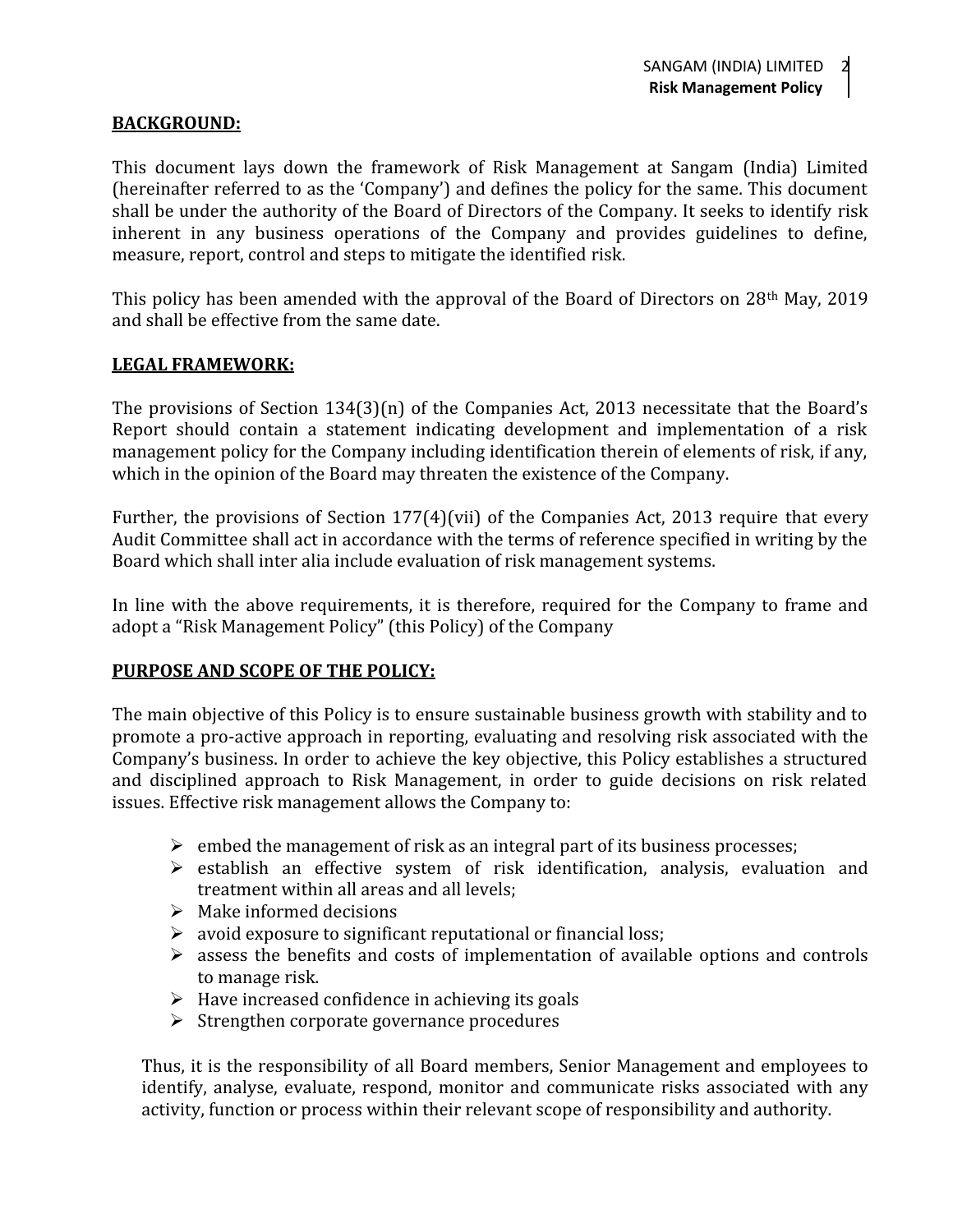#### **RISK STRATEGY:**

Sangam recognizes that risk is an integral and unavoidable component of business and is committed to managing the risk in a proactive and effective manner. Sangam, being one of the largest textile conglomerates in India, is committed towards excellence. The Company has mainly five divisions- Spinning, Weaving, Denim, Seamless Garments and Processing Divisions. The product range of the company comprises:

- $\triangleright$  All types of Yarn
- $\triangleright$  Synthetic/Cotton Fabric
- $\triangleright$  Denim Fabric
- $\triangleright$  Seamless Garment
- $\triangleright$  Processing of fabrics

#### **TYPES OF RISKS:**

In today's challenging and competitive environment, strategies for mitigating inherent risks in accomplishing the growth plans of the Company are imperative. The common risks, inter alia, are Regulations, Competition, Business risk, Technology Obsolescence, Retention of talent etc. Business risk, inter-alia, further includes Financial risk, Political risk, Legal risk etc.

For managing Risk more efficiently the company would need to identify the risks that it faces in trying to achieve the objectives of the Company. Once these risks are identified, the Company would need to evaluate these risks to see which of them will have critical impact on the Company and which of them are not significant enough to deserve further attention.

#### **RISK MANAGEMENT FRAMEWORK:**

In principle, risk always results as a consequence of activities or as a consequence of non activities. Risk Management and Risk Monitoring are important in recognizing and controlling risks.

Risk mitigation is also an exercise aiming to reduce the loss or injury arising out of various risk exposures. Sangam adopts a systematic approach to mitigate risks associated with accomplishment of objectives, operations, revenues and regulations. The Company believes that this would ensure mitigating risks proactively and help to achieve stated objectives.

The Company will consider activities at all levels of the organization and its Risk Management with focus on three key elements, viz.,

1. Risk Assessment - detailed study of threats and vulnerability and resultant exposure to various risks.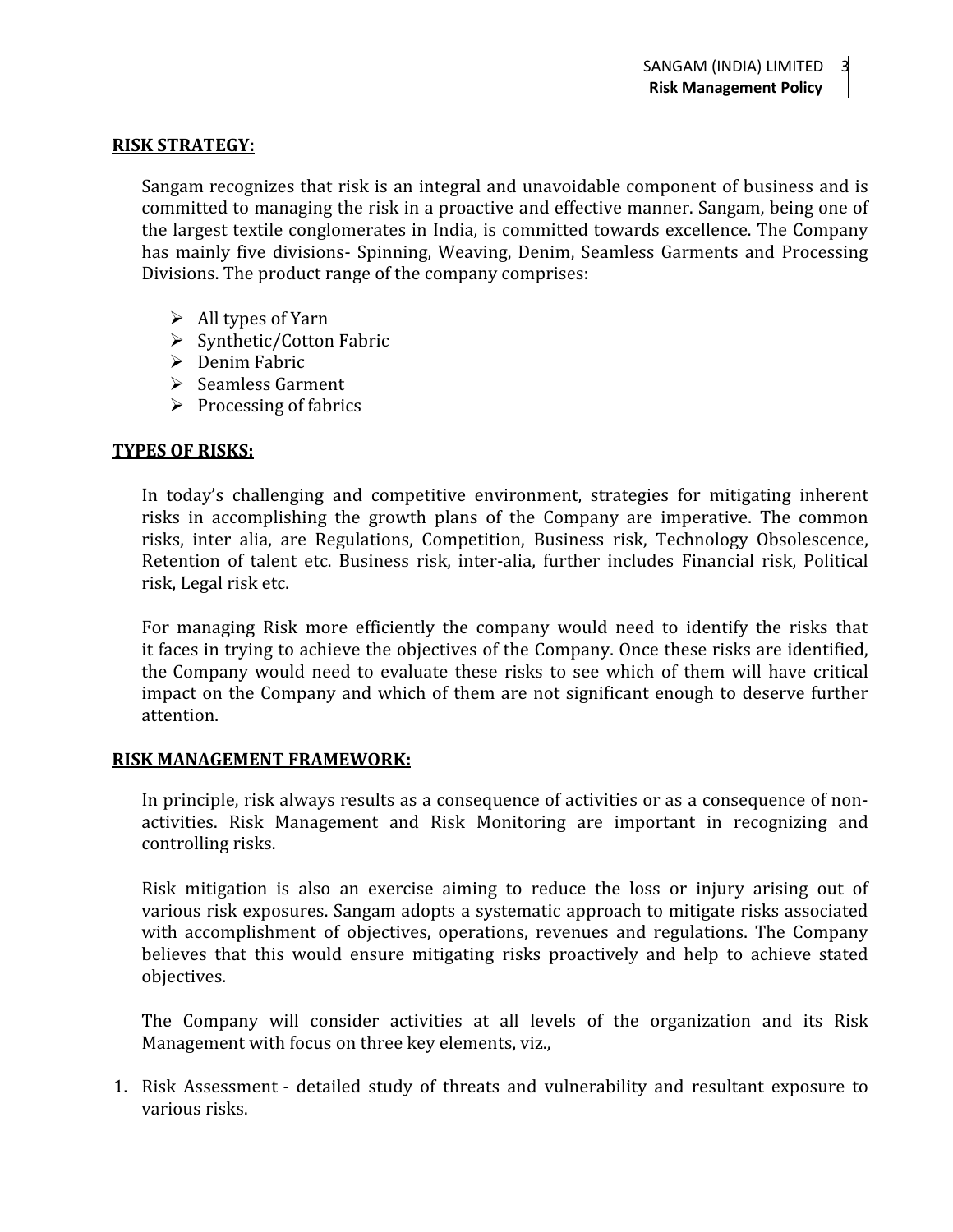- 2. Risk Management and Monitoring- the probability of risk assumption is estimated with available data and information.
- 3. Risk Mitigation Measures adopted to mitigate risk by the Company.

## **RISKS SPECIFIC TO THE COMPANY AND THE MITIGATION MEASURES ADOPTED:**

We have divided the risks into three broad categories, namely: -

#### **(I) BUSINESS OPERATIONAL RISKS**

- 1) **Business dynamics:** These include:
	- $\triangleright$  Organisation and management risks
	- $\triangleright$  Production, process and productivity risks
	- $\triangleright$  Business interruption risks consisting of internal and external factors

#### **Risk mitigation measures**:

- $\triangleright$  The Company functions under a well defined organization structure with focus on role clarity.
- $\triangleright$  Proper systems are in place in relation to maintenance of inventories of raw materials, consumables, key spares and tools to ensure their availability for planned production programmes.
- $\triangleright$  Selection of technology, standardization of processes, clear SOPs, training,
- $\triangleright$  upkeep of assets etc.

## **2) Market Risks / Industry Risks:** These include:

- $\triangleright$  Raw material availability and movement of rates
- $\triangleright$  Demand and Supply Risks
- $\triangleright$  Quantities, Qualities, Suppliers and lead time
- $\triangleright$  Competition
- $\triangleright$  Increase in commercial costs

#### **Risk Mitigation Measures**:

- $\triangleright$  Tracking micro and macro economic level data, market trends and forecasts by expert agencies, internal review by team of experts.
- Developing a good understanding and tracking of movement of rates of raw material at macro level, keeping a track on global and domestic economy, climatic conditions, geo-political factors, global demand and supply, trade policies etc.
- $\triangleright$  Alternative sources are developed for uninterrupted supply of raw materials.
- Demand and supply are external factors on which company has no control. However based on experience gained from the past and by following the market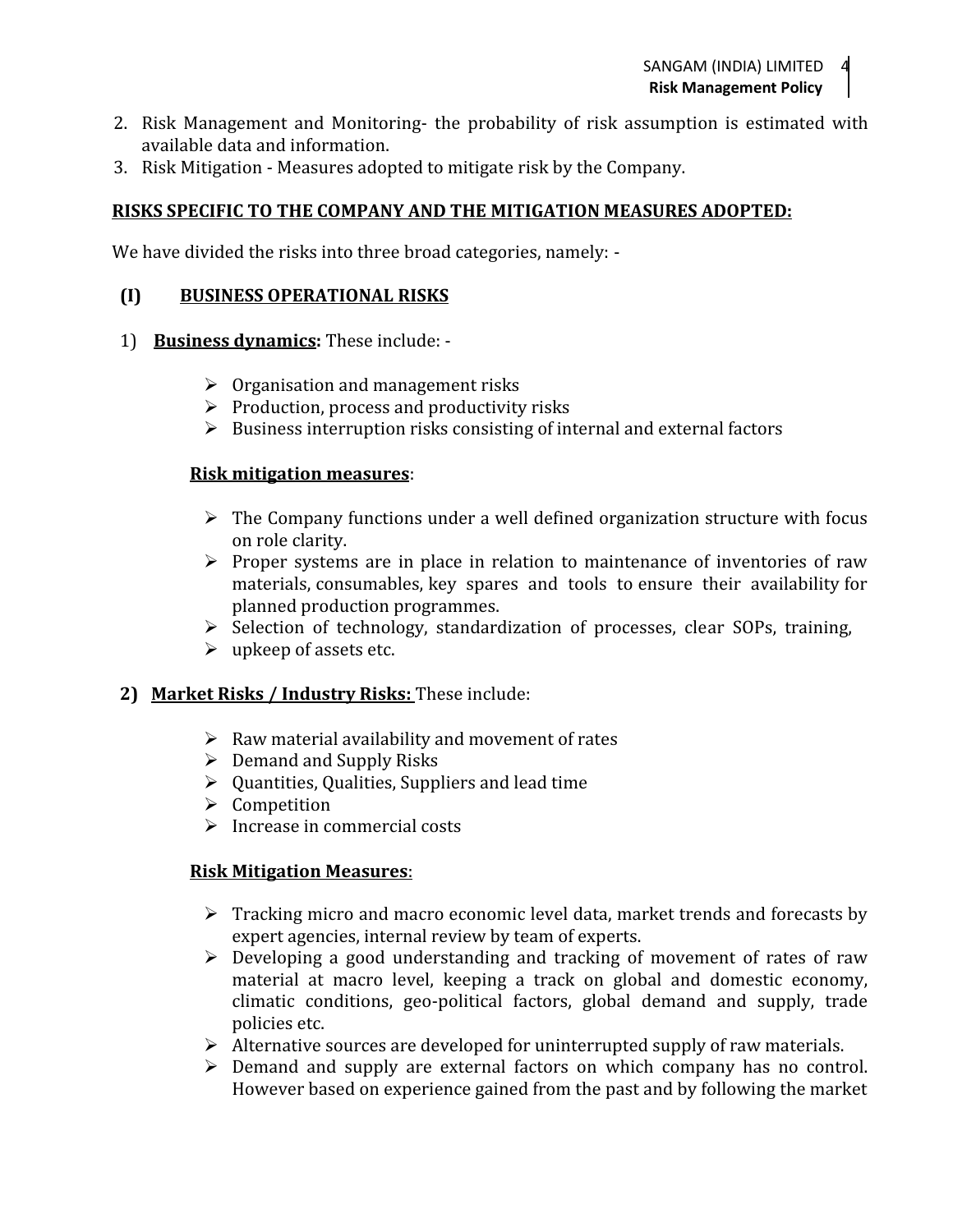dynamics as they evolve, movement by competition, economic policies and growth patterns of different segments, the Company is able to estimate the demand during a particular period and accordingly supply is planned and adjusted.

- $\triangleright$  The Company takes specific steps to reduce the gap between demand and supply by expanding its customer base, improvement in its product profile, delivery mechanisms, technical inputs and advice on various aspects of de bottlenecking procedures, enhancement of capacity utilisation in customer plants etc.
- $\triangleright$  Proper inventory control systems have been put in place.
- $\triangleright$  The Company has been increasing operational efficiency and continues to take initiatives to move up the quality control scale besides cost reduction and cost control initiatives.
- $\triangleright$  Effective steps are being taken to reduce cost of production on a continuing basis through focus on cost and realization, budgets, budgetary controls, management control system, close watch on market dynamics etc.
- $\geq 0$ n competition side, keeping a close watch on competitor's strengths and weaknesses, competition dynamics etc.
- **3) Logistics Risks:** Use of outside transport sources.

# **Risk Mitigation Measures**:

 $\triangleright$  Company has a dedicated transport group to handle all requirements relating to movement of cotton, finished goods, scrap etc.

## **4) Political Environment risks:**

Any adverse change in the political environment of the country, government policies on textile industry etc. can have an impact in growth strategies of the company.

## **Risk Mitigation Measures**:

Reviewing and monitoring the country's textile related industrial, labour and other related policies and involvement in representative industry-bodies.

**5) Technological Obsolescence:** The Company strongly believes that technological obsolescence is a practical reality.

# **Risk Mitigation Measures**:

Technological obsolescence is evaluated on a continual basis and the necessary investments are made to bring in the best of the prevailing technology.

**6) Disaster Risks:** Natural risks like Fire, Earthquakes, etc.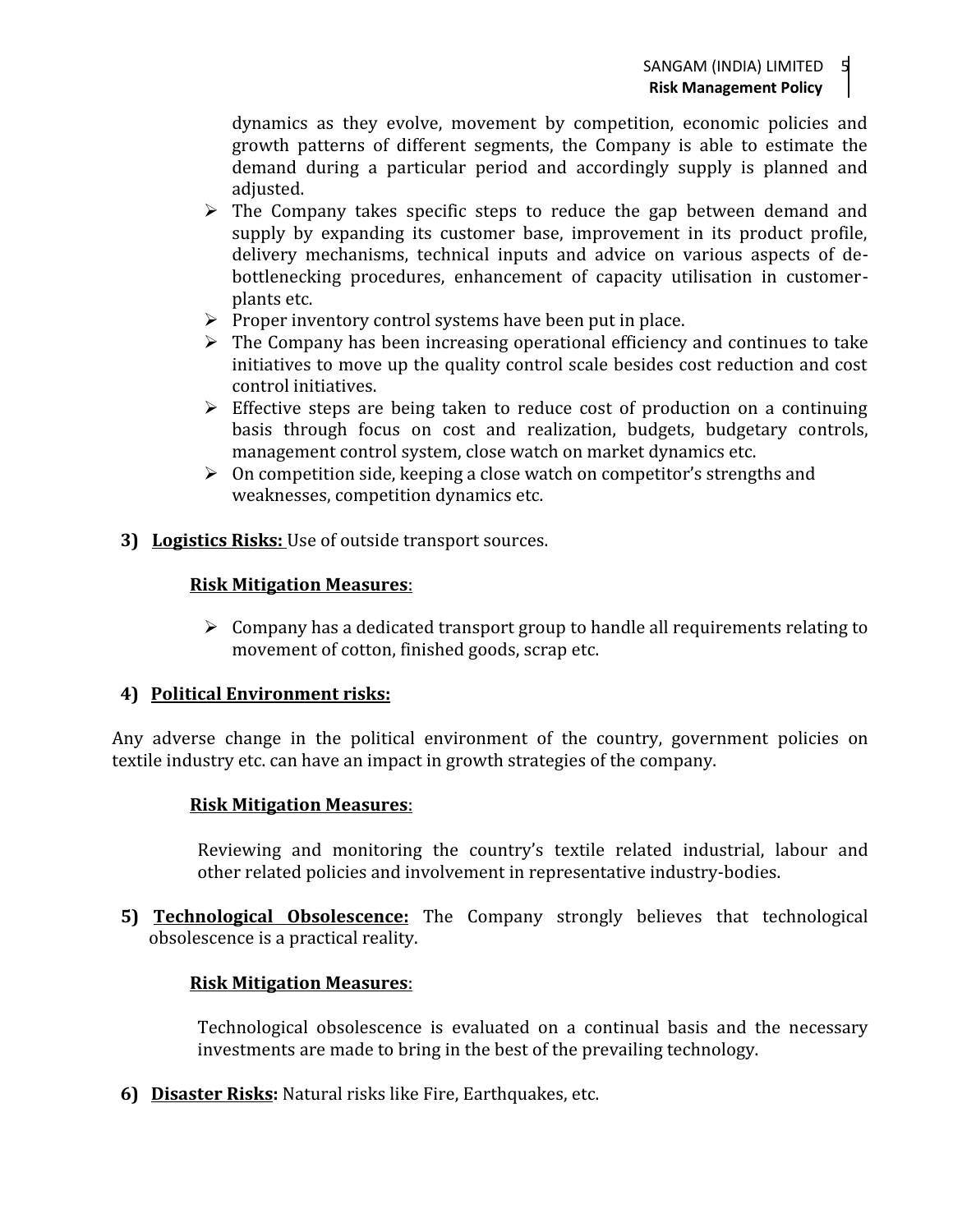## **Risk Mitigation Measures**:

- $\triangleright$  The properties of the company are insured against natural risks, like fire, earthquakes, etc. with periodical review of adequacy, rates and risks covered.
- $\triangleright$  Fire extinguishers have been placed at fire sensitive locations.
- $\triangleright$  First aid training is given to watch and ward staff and safety personnel.
- $\triangleright$  Well designed hydrant systems and training of personnel for the same.

# **(II) FINANCIAL RISKS**

- **1) Liquidity Risks:** These include:
	- $\triangleright$  Financial solvency and liquidity risks
	- $\triangleright$  Cash management risks

# **Risk Mitigation Measures**:

- $\triangleright$  Proper financial planning is put in place with detailed Annual Business Plans discussed at appropriate levels within the organisation.
- $\triangleright$  Annual and quarterly budgets are prepared and put up to management for detailed discussion and an analysis of the nature and quality of the assumptions, parameters etc.
- $\triangleright$  These budgets with Variance Analysis are prepared to have better financial planning and study of factors giving rise to variances.
- $\triangleright$  Daily and monthly cash flows are prepared and monitored at senior levels to access the fund requirements and ensure utilization of funds in an effective manner.
- $\triangleright$  Cash management services are availed from Bank to ensure efficient collection and utilization of funds.
- **2) Credit Risks:** These include risks in settlement of dues by dealers/customers

## **Risk Mitigation Measures**:

- $\triangleright$  Systems put in place for assessment of creditworthiness of dealers/customers.
- $\triangleright$  Provision for bad and doubtful debts are appropriately made in books of accounts.
- $\triangleright$  Appropriate recovery management and follow up.

# **3) Foreign Exchange Risks:**

We face foreign currency exposure for our sales in other countries and from our purchases from overseas suppliers in U.S. dollars and other currencies and are exposed to substantial risk on account of adverse currency movements in global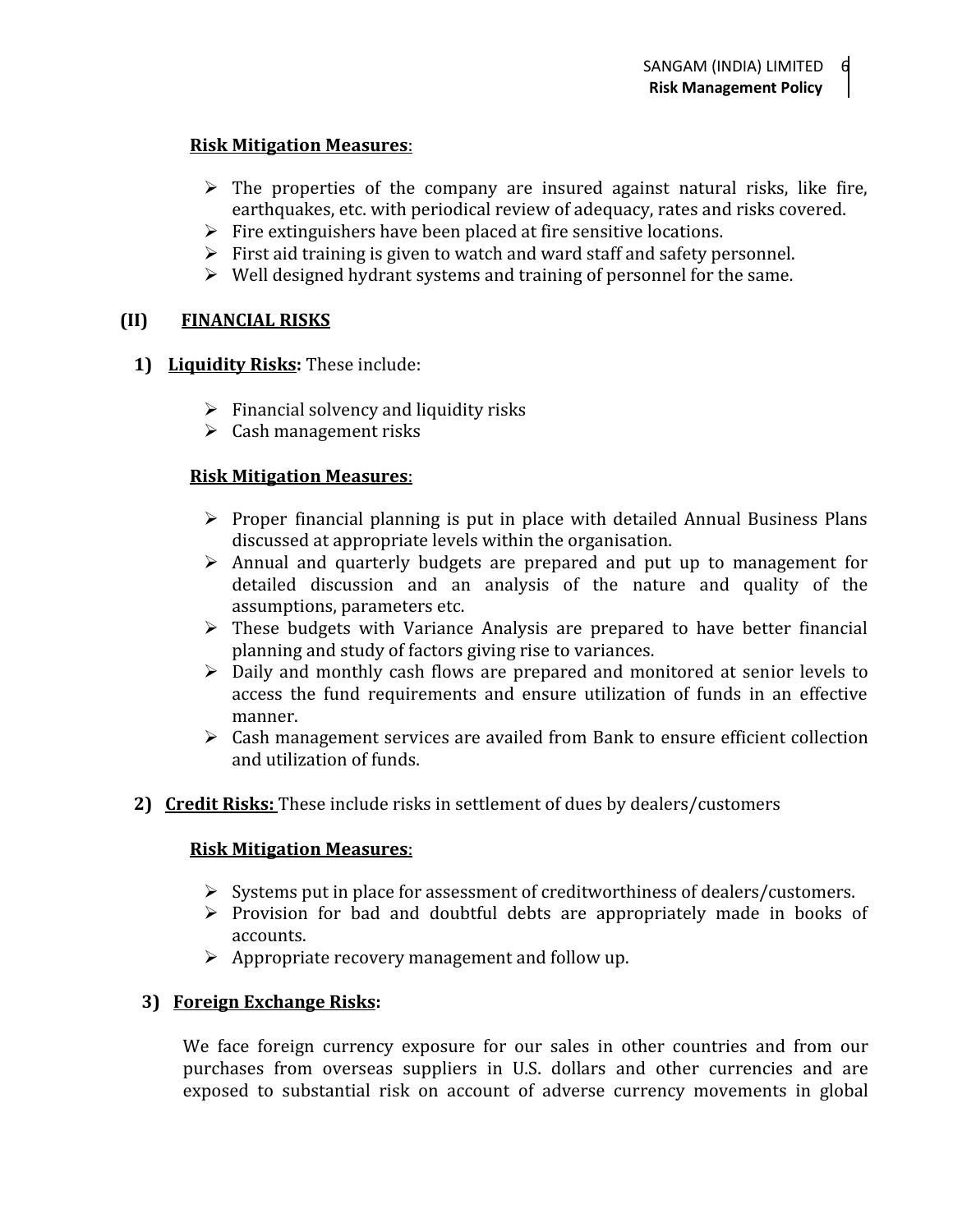foreign exchange markets.

#### **Risk Mitigation Measures**:

- $\triangleright$  The objective of our risk management policy is to minimize risk arising from adverse currency movements by managing the uncertainty and volatility of foreign exchange fluctuations by hedging the risk to achieve greater predictability and stability.
- Foreign currency exposures are recognized from the time an import/export order/contract is signed and as per contractual maturity prior to opening of Letters of Credit and/or Purchase Orders by customers.
- $\triangleright$  Without venturing into the speculative aspects of dealing in currency derivatives, we aim to cover foreseeable fluctuations with a hedge cover as per policy.
- $\triangleright$  Our risk management policy on foreign exchange has been approved by the Board of Directors and includes separate front and back offices for forex dealings, implementing hedging strategies for foreign currency exposures, specification of transaction limits; identification of the personnel involved in executing, monitoring and controlling such transactions.

# **4) Financial Reporting Risks:**

- $\triangleright$  Changing laws, regulations and standards relating to accounting, corporate governance and public disclosure, Securities and Exchange Board of India (SEBI) rules, and Indian stock market listing regulations creates uncertainty for the Company.
- $\triangleright$  Their application in practice may evolve over time, as new guidance is provided by regulatory and governing bodies which could result in continuing uncertainty regarding compliance matters and higher costs of compliance as a result of ongoing revisions to such corporate governance standards.

## **Risk Mitigation Measures**:

The Company is committed to maintaining high standards of corporate governance and public disclosure and to comply with evolving laws, regulations and standards.

## **5) Risk of Corporate Accounting Fraud:**

Accounting fraud or corporate accounting fraud are business scandals arising out of misusing or misdirecting of funds, overstating expenses, understating revenues etc.

## **Risk Mitigation Measures**:

- $\triangleright$  Conducting risk assessments,
- $\triangleright$  Enforcing and monitoring code of conduct for key executives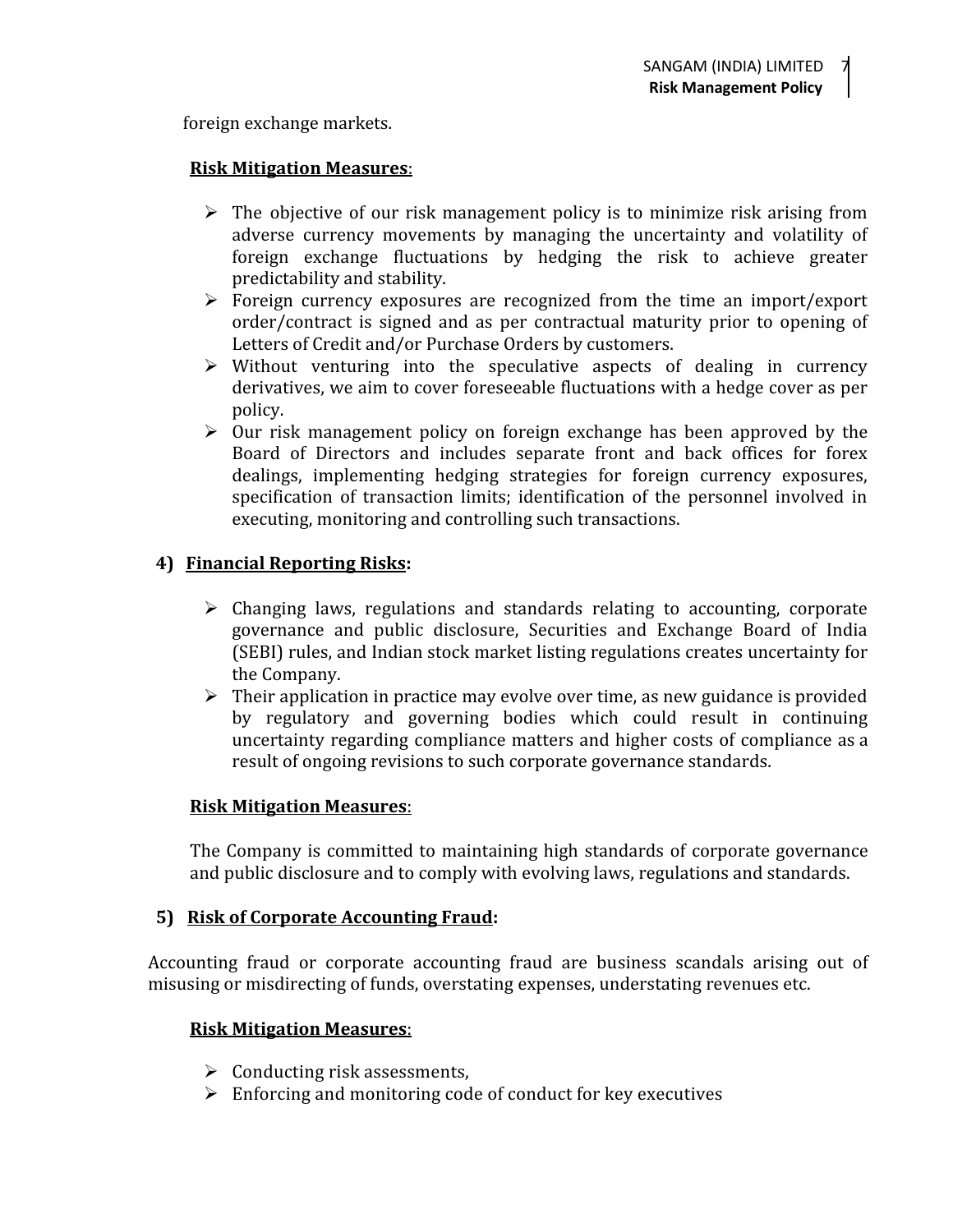- $\triangleright$  Instituting Whistleblower mechanisms
- $\triangleright$  Deploying a strategy and process for implementing the new controls
- $\triangleright$  Adhering to internal control practices that prevent collusion and concentration of authority
- $\triangleright$  Employing mechanisms for multiple authorisation of key transactions with cross checks
- $\triangleright$  Creating a favourable atmosphere for internal auditors in reporting and highlighting any instances of even minor non-adherence to procedures and manuals and a host of other steps throughout the organization.

## **(III) OTHER RISKS**

## **1) Human Resource Risks:**

- $\triangleright$  Labour Turnover Risks, involving replacement risks, training risks, skill risks, etc.
- Unrest Risks due to Strikes and Lockouts.

# **Risk Mitigation Measures**:

- $\triangleright$  Ensuring that the right person is assigned to the right job and that they grow and contribute towards organizational excellence.
- $\triangleright$  Company has proper recruitment policy for recruitment of personnel at various levels in the organization.
- $\triangleright$  Proper appraisal systems with the participation of the employee and consistent with job content, peer comparison and individual performance for revision of compensation on a periodical basis has been evolved and followed regularly.
- $\triangleright$  Inculcate in employees a sense of belonging and commitment and also effectively train them in spheres other than their own specialization.
- $\triangleright$  Activities relating to the Welfare of employees are undertaken.
- $\triangleright$  Employees are encouraged to give suggestions and discuss any problems with their Superiors.
- $\triangleright$  Efforts are made to keep cordial relations with employees at all level.

## **2) Environmental Risk Management:**

The Company endeavors to protect the environment in all its activities, as a social responsibility. The legal exposure in this regard is when polluting materials are discharged into the environment by causing danger to fragile environmental surrounding is an offence.

## **Risk Mitigation Measures**:

- $\triangleright$  Installation of "ZLD" ETP plants at its manufacturing units.
- $\triangleright$  Extensive plantation of trees around manufacturing plants is undertaken for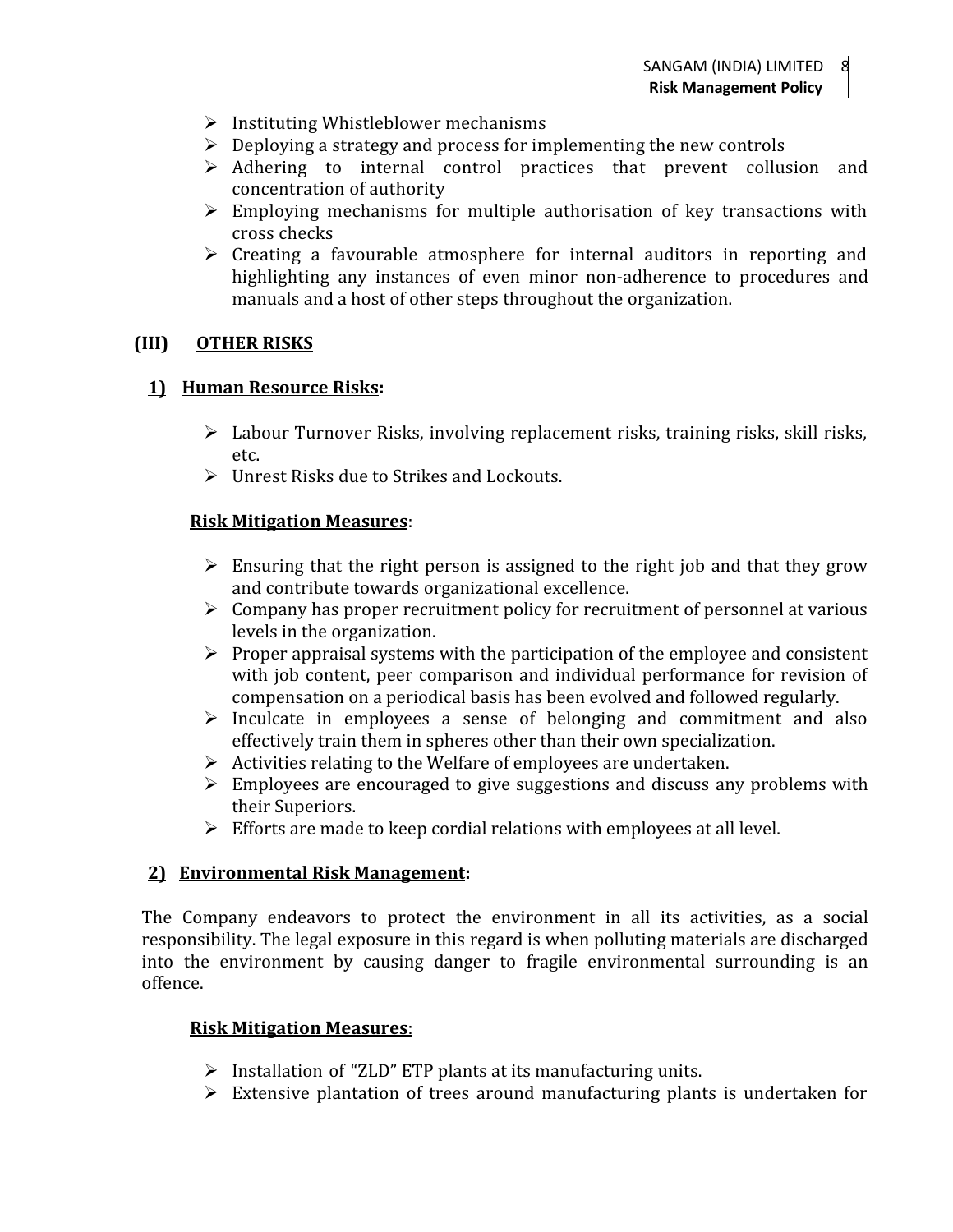green belt development.

- $\triangleright$  Installation of Total 13 MW roof top solar power plants at various units of the Company<br>Setting up of energy efficient machineries and spare parts for energy saving.
- 
- $\triangleright$  Focus on efficient operations of environment protection system and equipments.
- **3) Legal Risks:** Legal risk is the risk in which the Company is exposed to legal action. The Company is governed by various laws and the Company has to do its business within four walls of law, where the Company is exposed to legal risk exposure.

## **Risk Mitigation Measures**:

- $\triangleright$  Experienced team of professionals, advisors who focus on evaluating the risks involved in a contract, ascertaining our responsibilities under the applicable law of the contract, restricting our liabilities under the contract, and covering the risks involved so that they can ensure adherence to all contractual commitments.
- $\triangleright$  Management places reliance on professional guidance and opinion and discuss impact of all laws and regulations to ensure company's total compliance. Advisories and suggestions from professional agencies and industry bodies, chambers of commerce etc. are carefully studied and acted upon where relevant.
- $\triangleright$  The Company has established a compliance management system in the organisation and Secretary of the Company being the focal point, gets the quarterly compliance reports from various unit heads and being placed before the Board at every quarterly Board meeting of the Company.

## **4) System Risks:**

- $\triangleright$  System capability
- $\triangleright$  System reliability
- $\triangleright$  Data integrity risks

## **Risk Mitigation Measures**:

- $\triangleright$  IT department maintains and upgrades the systems on a continuous basis with personnel who are trained in software and hardware.
- $\triangleright$  The Company ensures "Data Security", by having access control/ restrictions.
- $\triangleright$  Data backups are taken regularly and in a methodical way.
- $\triangleright$  Installation of antivirus softwares to create firewalls.

## **6. AMENDMENTS:**

This policy may be amended subject to the approval of Board of Directors, from time to time in line with the business requirement of the Company or any statutory enactment or